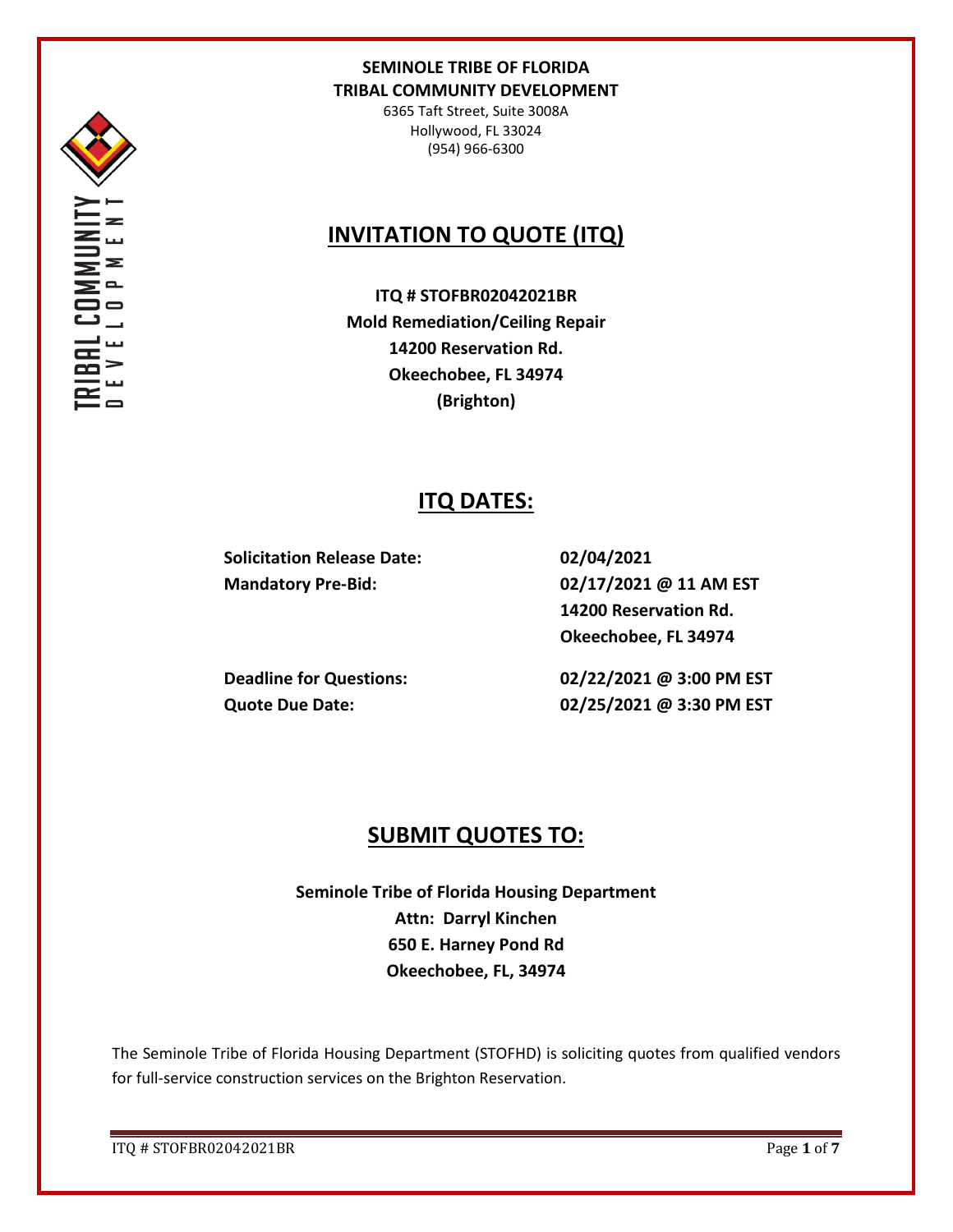6365 Taft Street, Suite 3008A Hollywood, FL 33024 (954) 966-6300

## **SECTION 1: INTRODUCTION AND INSTRUCTIONS**

### **1.0 INTRODUCTION**

This ITQ provides prospective firms with sufficient information to enable them to prepare and submit quotes to the Seminole Tribe of Florida Housing Department (STOFHD) for The STOFHD is initiating this competitive ITQ to qualified Vendors who are in the business of providing General Contractor Services, capable of completing numerous job functions/services in a timely manner and therefore, seeks to enter into an Agreement with that Vendor.

### **1.1 INSTRUCTIONS**

This Invitation To Quote (ITQ) contains the instructions governing the quotes to be submitted and the material to be included therein; as well as any mandatory requirements that must be met to be eligible for consideration. All requests for clarification and/or any additional questions regarding this ITQ must be submitted via email to: DarrylKinchen@semtribe.com

 Seminole Tribe of Florida Housing Department ATTN: **Darryl Kinchen**

 **650 E. Harney Pond Rd Okeechobee, FL, 34974**

A mandatory pre-bid meeting at the home is scheduled for **Wednesday, 2/17/2021 at 11am EST.**

**Only those emailed or sealed quotes received in this Brighton Housing Department office on or before the Due Date and time will be eligible for consideration. Any quote received after the Due Date and time, regardless of the method of delivery, will be discarded**.

The STOFHD hereby notifies all bidders that if your quote is selected, you will be required to enter into a formal contract with the Seminole Tribe of Florida for the services you are bidding. You will also be required to meet all company vendor, insurance and certification requirements.

The STOFHD reserves the right to reject any or all quotes, to waive formalities or informalities, and to award contract, either in whole or in part. The right is also reserved to select minority vendors and/or vendors with tribal member ownership.

All quotes submitted become the property of STOFHD upon receipt. The content of all quotes shall be kept confidential until an award is made, after which such content will no longer be kept confidential, except as noted therein.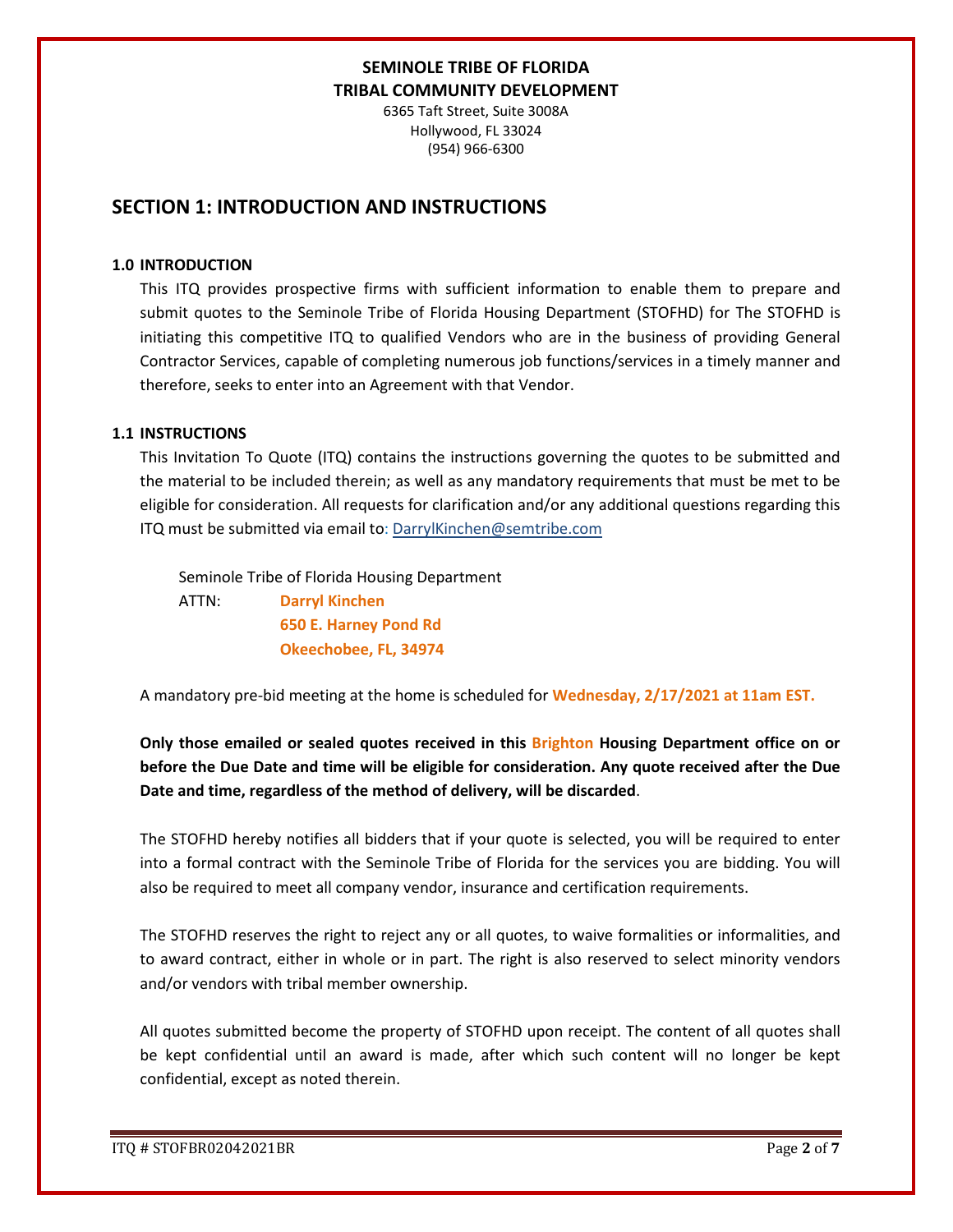6365 Taft Street, Suite 3008A Hollywood, FL 33024 (954) 966-6300

## **SECTION 2: GENERAL REQUIREMENTS**

### **2.0 OBJECTIVE**

The objective of this ITQ is to provide sufficient information to enable qualified Respondents to submit written quotes. This ITQ is neither a contractual offer nor a commitment to purchase any products or services. All information contained in the quote must be legible. Any and all corrections and or erasures must be initialed. **Each quote shall be signed in ink by an authorized representative of the respondent**. The contents of the quote submitted by the successful respondent of the ITQ may become part of the contract awarded as a result of this solicitation.

#### **2.1 SCOPE OF WORK (SOW)**

The Scope-of-Work ("SOW") contained in the Attachments describes the services expected for a Contractor to provide the STOFHD. Respondent must ensure that all such services contained in the SOW are provided for in every particular and shall meet or exceed the level of quality, availability, features, functionality, frequency, accuracy, and performance.

The silence of specifications or requirements as to any detail contained in this document or any of the attachments or exhibits, or the apparent omission from any specifications or requirements, or a detailed description concerning any point, shall be regarded as meaning that only the best commercial practices shall prevail and that only material and workmanship of the finest quality are to be used. All interpretations of the Scope of Work shall be made on the basis of this statement.

#### **2.3 NOTIFICATION**

Each respondent submitting a quote in response to this ITQ will be notified in writing as to acceptance or rejection of their quote. Release of notification letters should be within sixty (60) days of the quote submission date. STOFHD reserves the right to delay this action if it is deemed to be in the best interests of STOFHD.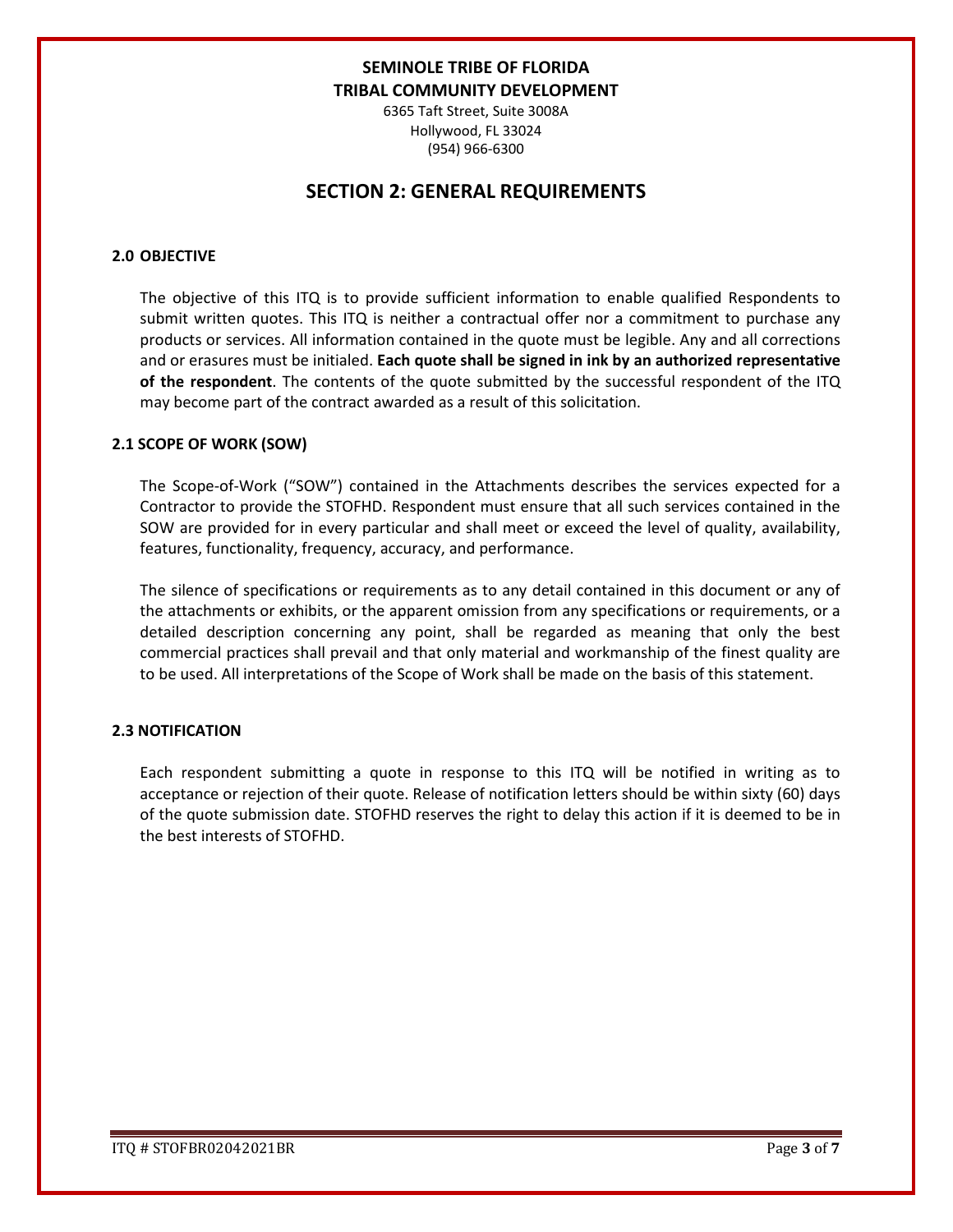6365 Taft Street, Suite 3008A Hollywood, FL 33024 (954) 966-6300

## **Housing Standardized Request for Repairs/Construction**

### **Bathroom:**

- All wood cabinets are required at all times, when like for like is stated if current cabinet is particle board, include in the bid the price to replace with all wood
- Dur-rock on walls in the shower or tub area
	- o All joints, corners and around windows must be sealed with red guard
	- o Extend the Dur-rock 2' on all sides beyond the shower or tub
- Shower floor mortar bed, no foam or any other products should be used
	- o Minimum 2-4% pre-slope
- Liner should be water tested for 24 hours
	- o Minimum 6 inches
- All floor tile should be slip/skid resistant
- Shower floor tile should be a maximum of 2x2 mesh
- Provide backing for all walls inside tub/shower area between 32" and 38"
- Faucets should be Kohler or Delta
- From shower diverter to shower head piping must be copper tubing and copper fittings o Secure the diverter and pipe fittings securely
- When tiling the walls extend 2 feet passed the shower or tub
- ADA bathroom the entire bathroom must be tile a minimum of 4 feet
- All toilets must be Kohler highline
- All exhaust must be vented through the roof or soffit
	- o The exhaust fan and light for the bathroom must be on the same switch
- All paint must be high gloss

### **Kitchen:**

- All wood cabinets are required at all times, when like for like is stated if current cabinet is particle board, include in the bid the price to replace with all wood.
- All sinks should be deep double drop in sinks
- Faucets should be Delta with a pull out spray hose
- Moisture resistant (purple) drywall
- Cabinet screws should be a minimum of  $2\frac{1}{2}$  inches
	- o Efforts should be made to find a stud
- If drywall is removed from floor to ceiling, blocking must be provided for upper and lower cabinets

All microwave and kitchen hoods must be exhausted outside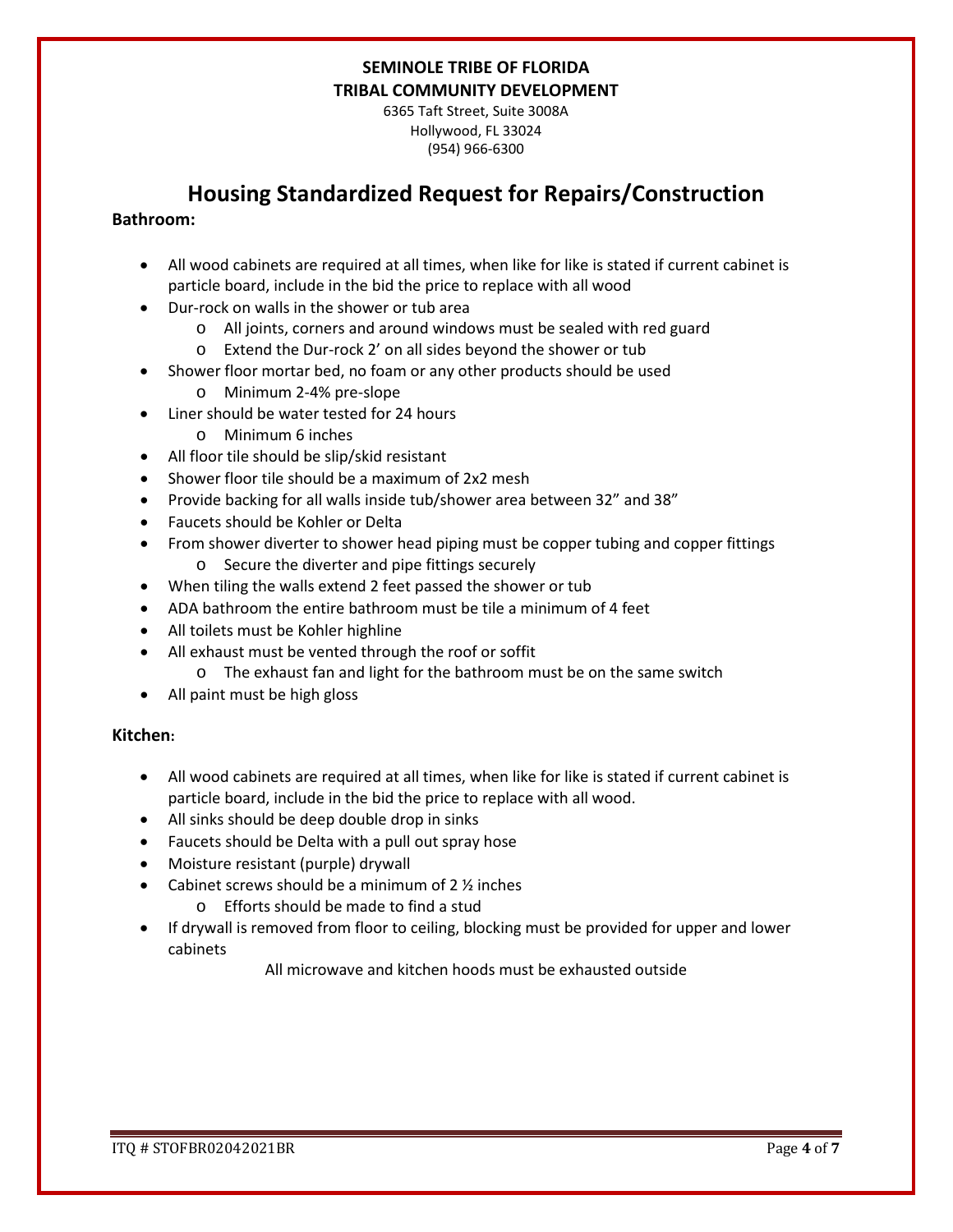6365 Taft Street, Suite 3008A Hollywood, FL 33024 (954) 966-6300

### **Mechanical/HVAC:**

- All AC units must be installed on a metal stand with a secondary pan and connect float switch
- A primary float switch must be installed and connected
- When replacing duct work all joints and seams must be taped and mastic
- All new HVAC units must be a minimum of 16 seer
- All flexible ducts must be a minimum of R8 R-value
- All disconnects should be the pull type non-fuse
- Rheem, Goodman, Night and Day units preferred
- Caulk around all AC vents
- Keyed lockout caps must be on all units

### **Water Heaters:**

- GE brand, replaced like for like gallon size
- Drain pan required
- TRV piped to the outside
- All water heaters should have a separate shut off switch
- New code required Energy conservation code chapter 4
- Heat traps are mandatory

### **General Notes:**

- Schedules must be submitted with all bids and updated any time there is a change
- Contractors are expected to work Monday-Friday, 8:00am-5:00pm unless otherwise specified by the project manager
- When installing new drywall in bedroom, living room etc., backing must be provided for TV's being mounted on the wall
- Place a chase and an outlet at the same area where backing is located
- Seal all recess lighting, caulk the lights to the ceiling
- Caulk around all exterior lights
- All exterior light fixtures must be LED
- Any penetration that are made through the wall to the exterior must be caulked or sealed
- Any new gutters must have leaf guard
- Any roof repairs/replacement must follow Miami-Dade standards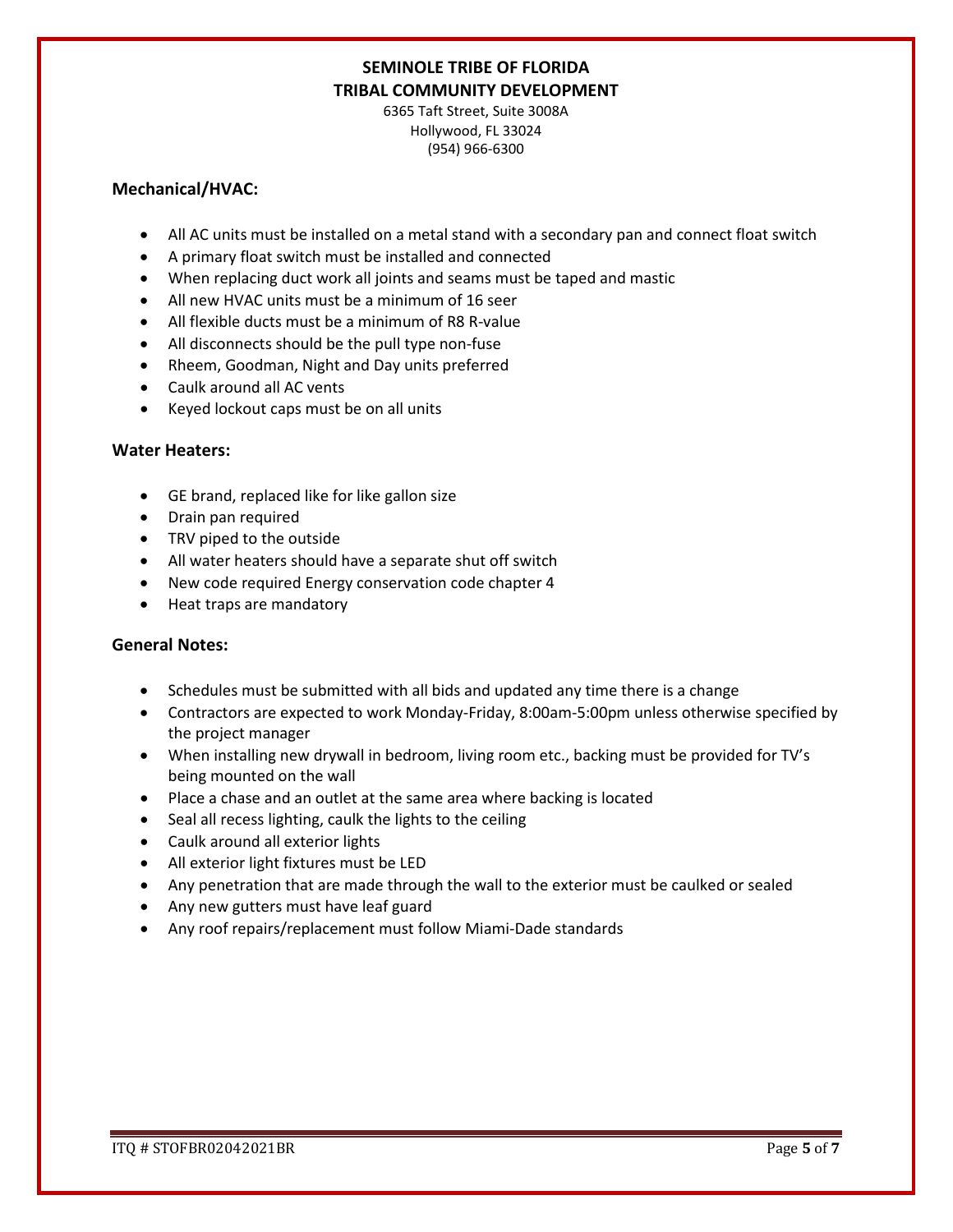6365 Taft Street, Suite 3008A Hollywood, FL 33024 (954) 966-6300

# **Scope of work Mold Remediation/Ceiling Repair**

- Supply all labor and materials.
- All materials being installed shall be of equivalent make/model to the original material being removed. (Unless it has first been approved by the Housing Department)
- All work performed shall be as per code(s).
- **Schedule of Values and proposed Schedule shall be submitted with proposals.**
- Supply all drawings/prints and any other documentation needed by the Building Department.
- Clean up jobsite daily and before the final inspection of the completed job.
- Call the Building Department & Housing Department for all inspections, before and during the installation process. (Darryl Kinchen 954-279-4784)
- Contact Housing Department for final inspection, prior to leaving the jobsite.

### **General**

- Supply and install all proper mold remediation and containment equipment in the home. **(Air Scrubbers, Dehumidifiers, Exhaust Systems and Containment Device)**
- Remove and replace affected drywall ceiling, insulation, exhaust fan, and wall board 2 feet beyond affected area and replace (like for like) match finishes as close as possible.
- Treat the affected areas in the attic with microbial solution and properly remediate.
- Clearances shall be obtained before finishes shall be installed.
- Interior paint shall be Sherwin Williams Super Paint interior grade semi-gloss (or approved equal). All colors and sheen to match existing. If new colors are desired samples will be provided to TM for selection.
- Repaint entire bathroom walls and ceiling.
- Install (1) coat primer and (2) coats finish as a minimum. Based on color additional coats may be required to ensure no bleed through or holidays.
- Install drop cloths, masking tape, wall curtains, etc. to protect existing finishes, equipment, furniture, etc.
- All painting preparation and installation to be done in accordance with manufactures recommendations.
- Clean all overspray drips, runs, etc.